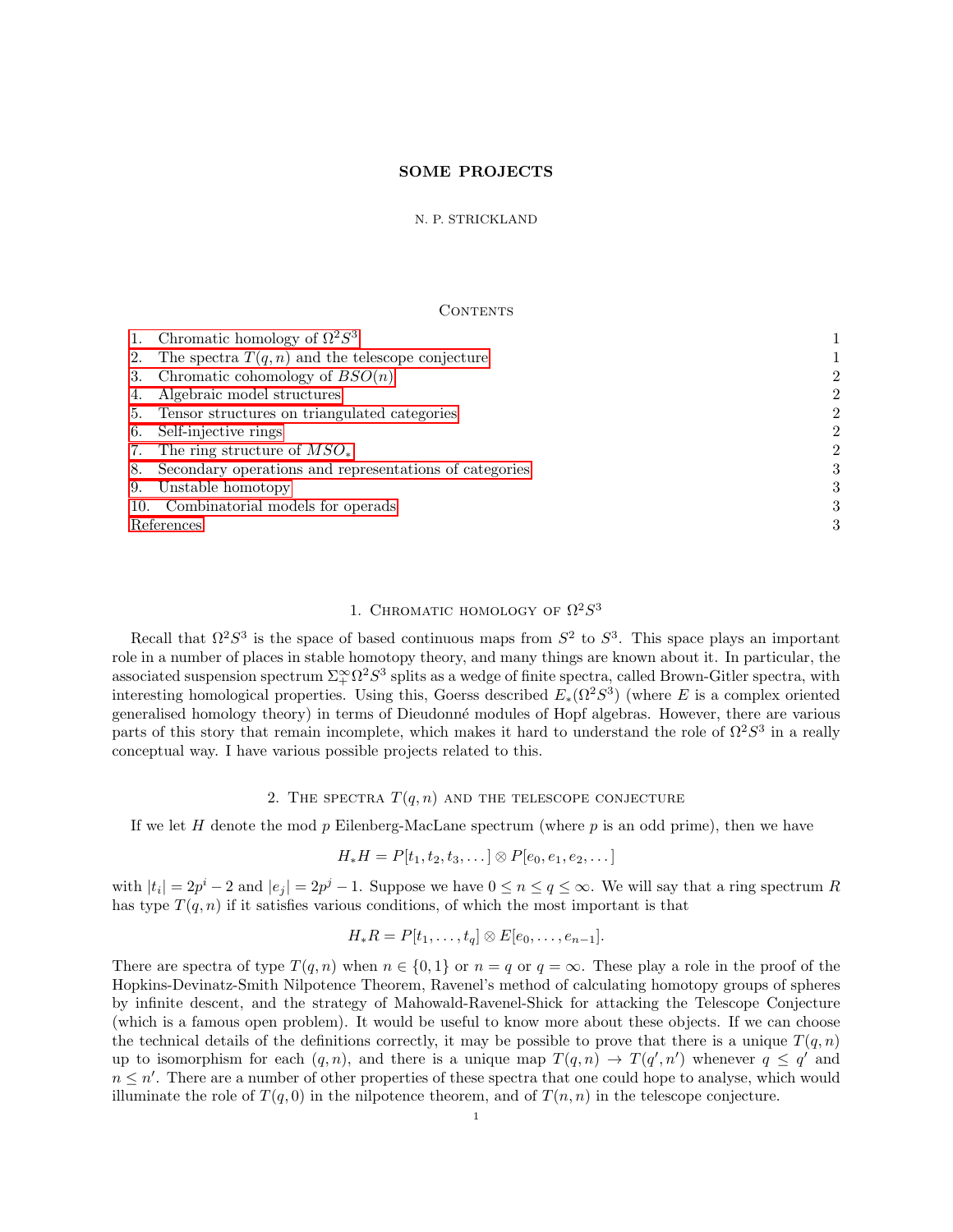#### 3. CHROMATIC COHOMOLOGY OF  $BSO(n)$

<span id="page-1-0"></span>I have some notes on this, following work of Inoue and Yagita. I think that it may be possible to derive more detailed and explicit results using more sophisticated formal group theory. This might be a good initial project for a PhD student wanting to learn about Morava E-theory.

## 4. Algebraic model structures

<span id="page-1-1"></span>It would be nice to have some very concrete and explicit examples of algebraic model structures, as discussed by Emily Riehl. For example, one could try to make algebraic versions of the standard model structures on groupoids, chain complexes of abelian groups, and simplicial sets. I have some ideas for this, which may or may not work. In particular, I have a non-standard account of the model structure on chain complexes which is a promising start for an algebraic version. This would probably be a small project; one would need to add other things to build up to a PhD.

## 5. Tensor structures on triangulated categories

<span id="page-1-2"></span>If we want to consider categories that have both a triangulation and a tensor product, then we should impose axioms about the interaction between these structures. There are some obvious axioms, but Peter May has pointed out that there are some further axioms that are less obvious but are satisfied in all the main examples. I have already understood some extensions and consolidations of May's axioms, but there are many additional things that could be done. As part of this, it has become clear that our understanding of the triangulation of the category of chain complexes may not be optimal. With the standard definition of the triangulation, it is a theorem that the construction

$$
(A \to B \to C \to \Sigma A) \to (B \to C \to \Sigma A \to \Sigma B)
$$

preserves distinguished triangles. However, it would be better if we had a different definition for which this fact is an immediate observation rather than a theorem. I have an approach for this, but there are some subtle points that need to be resolved.

Moreover, my current understanding involves only the tensor product of two factors. It seems clear that the correct theory will involve tensor products of multiple factors, with some kind of operadic formalism. The theory of derivators is probably relevant here.

## 6. Self-injective rings

<span id="page-1-3"></span>Suppose we silently complete all spectra at a prime p. In the 1960s Freyd conjectured that if  $f: X \to Y$ is a map of finite spectra and  $\pi_*(f) = 0$  then  $f = 0$ . This is called the Generating Hypothesis, (GH) and it remains completely open. One consequence would be that that the stable homotopy ring  $\pi_*(S)$  is injective as a module over itself, and more generally that  $\pi_*(X)$  is injective over  $\pi_*(S)$ . On the other hand, it is known that  $\pi_*(S)$  is quite large by most measures. This is surprising, because the main examples of self-injective rings are all very small; many of them are finite-dimensional algebras over a field, for example. However, in his thesis, Leigh Shepperson constructed some interesting large examples, which makes the case of  $\pi_*(S)$ look less anomalous.

One could attempt to continue in the same vein: look for surprising algebraic consequences of GH, and find purely algebraic situations where similar phenomena occur, in the hope of shedding light on GH. As a key example, GH implies that a suitable full subcategory of injective  $\pi_*(S)$ -modules can be made into a triangulated category. This is unusual, because in all other constructions of triangulated categories, one has to start with a concrete category and impose a nontrivial equivalence relation on the morphisms. It would be a good project to look for a purely algebraic construction of a self-injective ring with a triangulation of a full subcategory of injective modules.

### 7. THE RING STRUCTURE OF  $MSO_*$

<span id="page-1-4"></span>The structure of MSO<sup>∗</sup> was determined a long time ago by Atiyah and Wall. Some features have a clear explanation in terms of formal group theory, but others do not. It would be interesting to tidy this up. It might also be possible to obtain formal group theoretic descriptions of rings such as  $MSpin_*$  and  $MSU_*$ , after inverting 2 or 6.